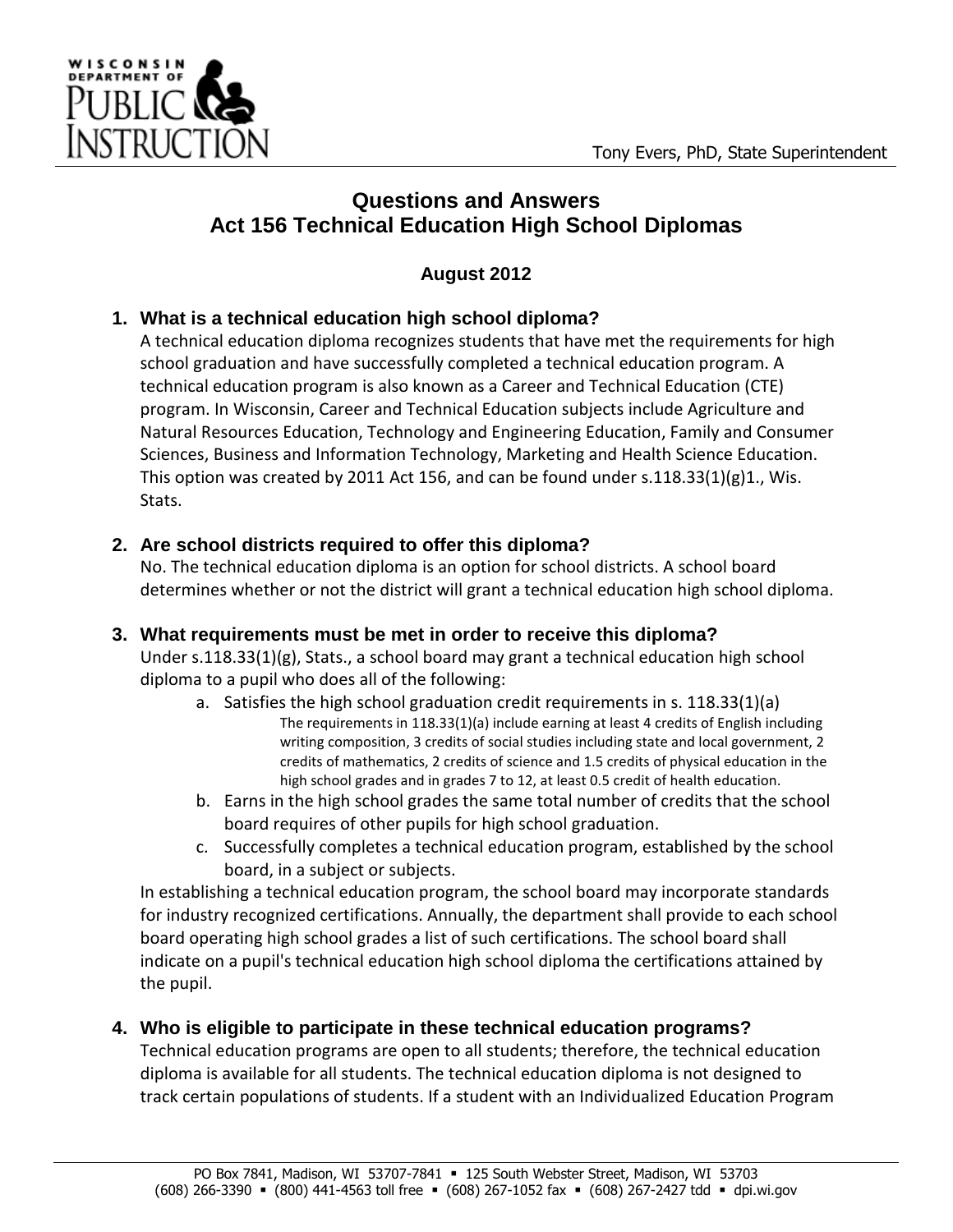wishes to pursue a technical education diploma, their course of study should reflect this outcome [s. 115.787 (2)(g)].

### **5. What is the value of a Technical Education Diploma?**

The technical education diploma recognizes students for successfully completing a technical education program. This diploma should be viewed as an additional endorsement to the regular high school diploma. Districts should ensure that technical education programs are comparably rigorous to other district programs and that the corresponding diploma holds comparable value for any and all post-secondary paths graduates may pursue.

#### **6. What does it mean for a student to successfully complete a technical education program?**

The school board must establish what constitutes a technical education program and the criteria for successfully completing it.

#### **7. What components should be included in a technical education program?**

The Department of Public Instruction (DPI) encourages school districts to consider multiple factors in developing a technical education program and determining the subsequent components. Programs of study in Career and Technical Education (CTE), serve as a logical foundation for a technical education program. Programs of study include:

- a. Partnerships among education, business, and other community stakeholders.
- b. College and career readiness standards that define what students are expected to know and be able to do to enter and advance in college and/or their careers.
- c. Credit transfer agreements that provide opportunities for secondary students to be awarded transcripted postsecondary credits or other forms of postsecondary advanced standing.
- d. Career development through school counseling, career exploration, and academic advisement to help all students make informed career choices. This also includes individualized learning plans that incorporate the best pathway to be prepared for post-secondary options.
- e. Technical skills attainment through national, state, local, and/or industry-based assessments that provide ongoing information on the extent to which students are attaining the necessary knowledge and skills for entry into and advancement in postsecondary education and careers.
- f. Work-based learning in the form of state certificated programs such as Employability Skills, Youth Leadership, Co-op Programs, Internships, and/or Youth Apprenticeships.
- g. Career and Technical Student Organization participation.
- h. The school board shall indicate on a pupil's technical education high school diploma the certifications attained by the pupil.